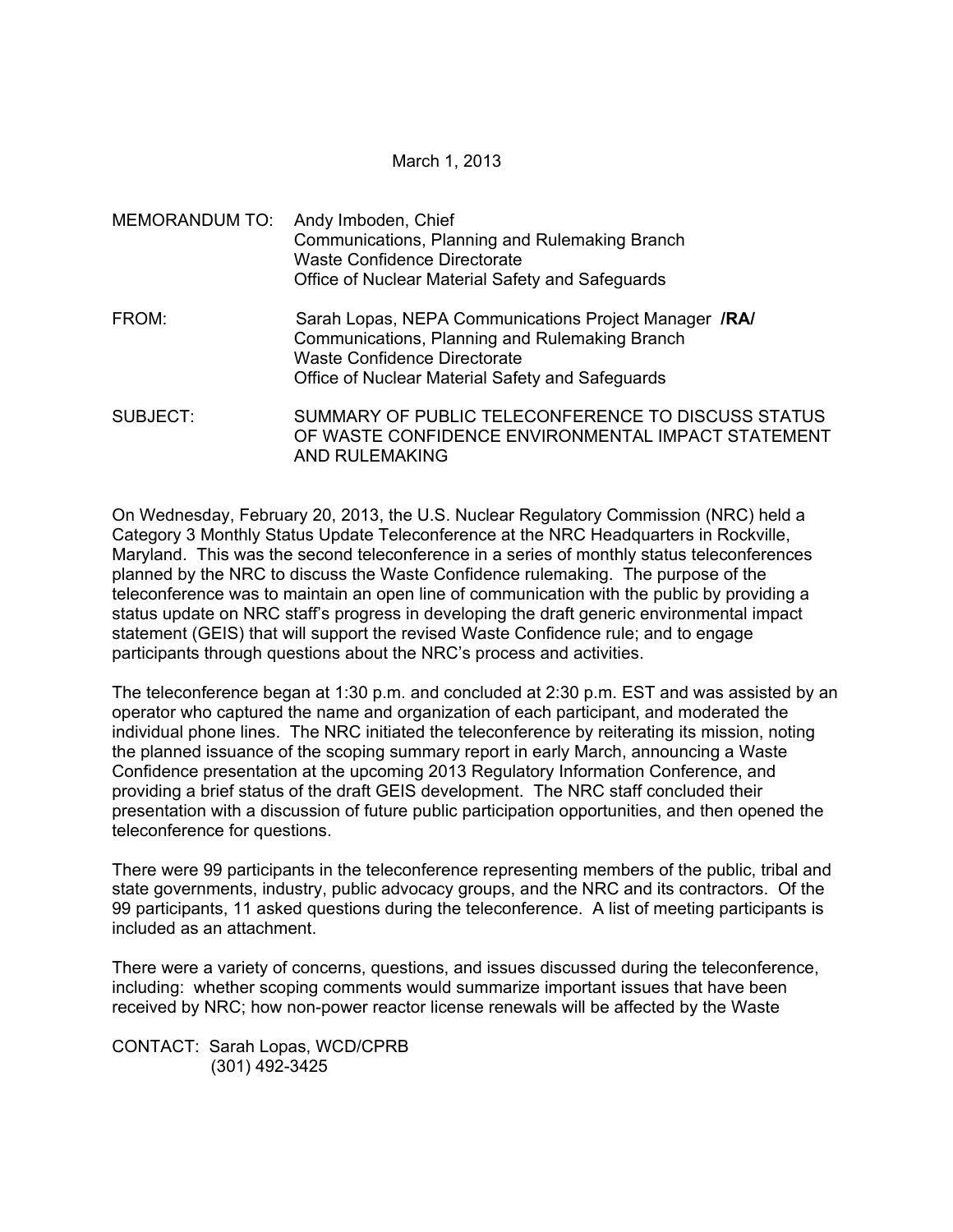$-2$  -

Confidence rule; whether the "no repository" scenario would be in the GEIS; the locations, format, and number of future public meetings to discuss the draft GEIS; notification that the scoping summary report will be available in early March and will address scoping comments and clarify the scope of the GEIS; NRC contractor experience with EIS preparation and potential conflict of interest; the uranium recovery GEIS; a request to use a visual figure to address how the GEIS and the Waste Confidence decision fit into the regulatory process; whether any version of the Waste Confidence regulation (10 CFR 51.23) is valid; the 10 CFR 2.206 request process as it relates to challenging a plant's licensing basis because the 10 CFR 51.23 rule is no longer valid; timeframe for public comment on the GEIS; references the NRC is using for developing the draft GEIS and accessibility of the documents; bounding analysis; a discussion of risk as it relates to probability and consequence; site-specific analysis; and the adjudication process.

The transcript for this meeting is available in the NRC's Agencywide Document Management and Access System (ADAMS) under Accession No. ML13058A096. The ADAMS Public Electronic Reading Room is accessible at http://www.nrc.gov/reading-rm/adams.html. Persons who do not have access to ADAMS, or who encounter problems in accessing documents located in ADAMS, should contact the NRC's Public Document Room reference staff at 1-800- 397-4737, or via email at pdr@nrc.gov. For convenience, the transcript is also available on the Waste Confidence Directorate's website at http://www.nrc.gov/waste/spent-fuelstorage/wcd/pub-involve.html.

The next public teleconference to discuss the status of the Waste Confidence EIS and Rulemaking is scheduled for Wednesday, March 20, 2013. Meeting details are available at http://www.nrc.gov/public-involve/public-meetings/index.cfm.

Enclosure: Meeting Attendee List

cc: See next page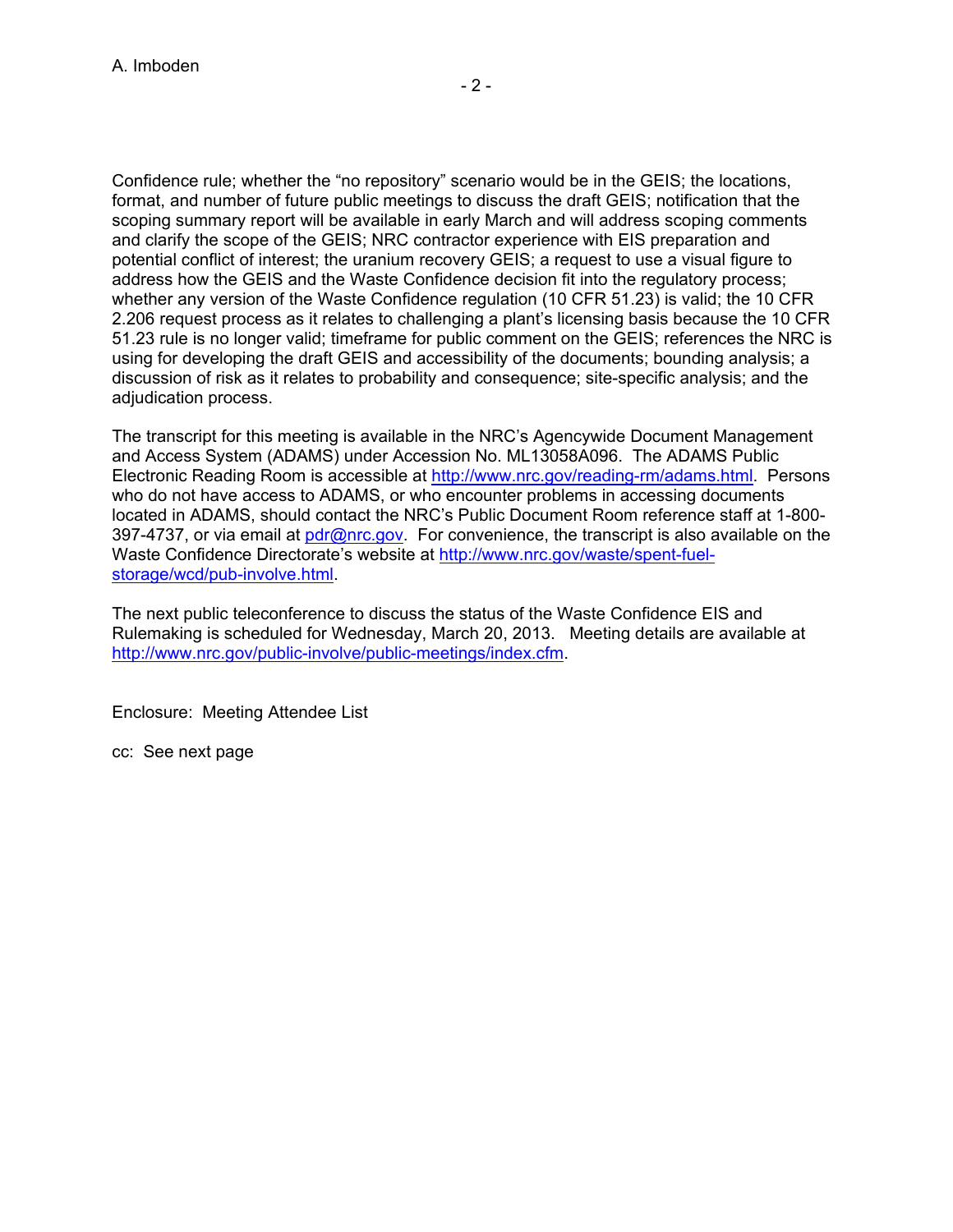Confidence rule; whether the "no repository" scenario would be in the GEIS; the locations, format, and number of future public meetings to discuss the draft GEIS; notification that the scoping summary report will be available in early March and will address scoping comments and clarify the scope of the GEIS; NRC contractor experience with EIS preparation and potential conflict of interest; the uranium recovery GEIS; a request to use a visual figure to address how the GEIS and the Waste Confidence decision fit into the regulatory process; whether any version of the Waste Confidence regulation (10 CFR 51.23) is valid; the 10 CFR 2.206 request process as it relates to challenging a plant's licensing basis because the 10 CFR 51.23 rule is no longer valid; timeframe for public comment on the GEIS; references the NRC is using for developing the draft GEIS and accessibility of the documents; bounding analysis; a discussion of risk as it relates to probability and consequence; site-specific analysis; and the adjudication process.

The transcript for this meeting is available in the NRC's Agencywide Document Management and Access System (ADAMS) under Accession No. ML13058A096. The ADAMS Public Electronic Reading Room is accessible at http://www.nrc.gov/reading-rm/adams.html. Persons who do not have access to ADAMS, or who encounter problems in accessing documents located in ADAMS, should contact the NRC's Public Document Room reference staff at 1-800- 397-4737, or via email at pdr@nrc.gov. For convenience, the transcript is also available on the Waste Confidence Directorate's website at http://www.nrc.gov/waste/spent-fuelstorage/wcd/pub-involve.html.

The next public teleconference to discuss the status of the Waste Confidence EIS and Rulemaking is scheduled for Wednesday, March 20, 2013. Meeting details are available at http://www.nrc.gov/public-involve/public-meetings/index.cfm.

Enclosure: Meeting Attendee List

cc: See next page

## DISTRIBUTION:

PUBLIC NMSS\_WCD\_Distribution TCampbell, OGC LLondon, OGC EHouseman, OGC ASzabo, OGC AGendelman, OGC Miriam Juckett (Mjuckett@swri.org) Rob Pauline (rpauline@swri.org)

## **ADAMS Accession No.: ML13060A105**

| <b>OFFICE</b> | <b>PM: CPRB/WCD/NMSS</b> | OGC.                        | <b>BC: CPRB/WCD/NMSS</b> |
|---------------|--------------------------|-----------------------------|--------------------------|
| <b>NAME</b>   | SLopas                   | LLondon for TCampbell (nlo) | Almboden                 |
| <b>DATE</b>   | 03/01/13                 | 03/01/13                    | 03/01/13                 |

**OFFICIAL RECORD COPY**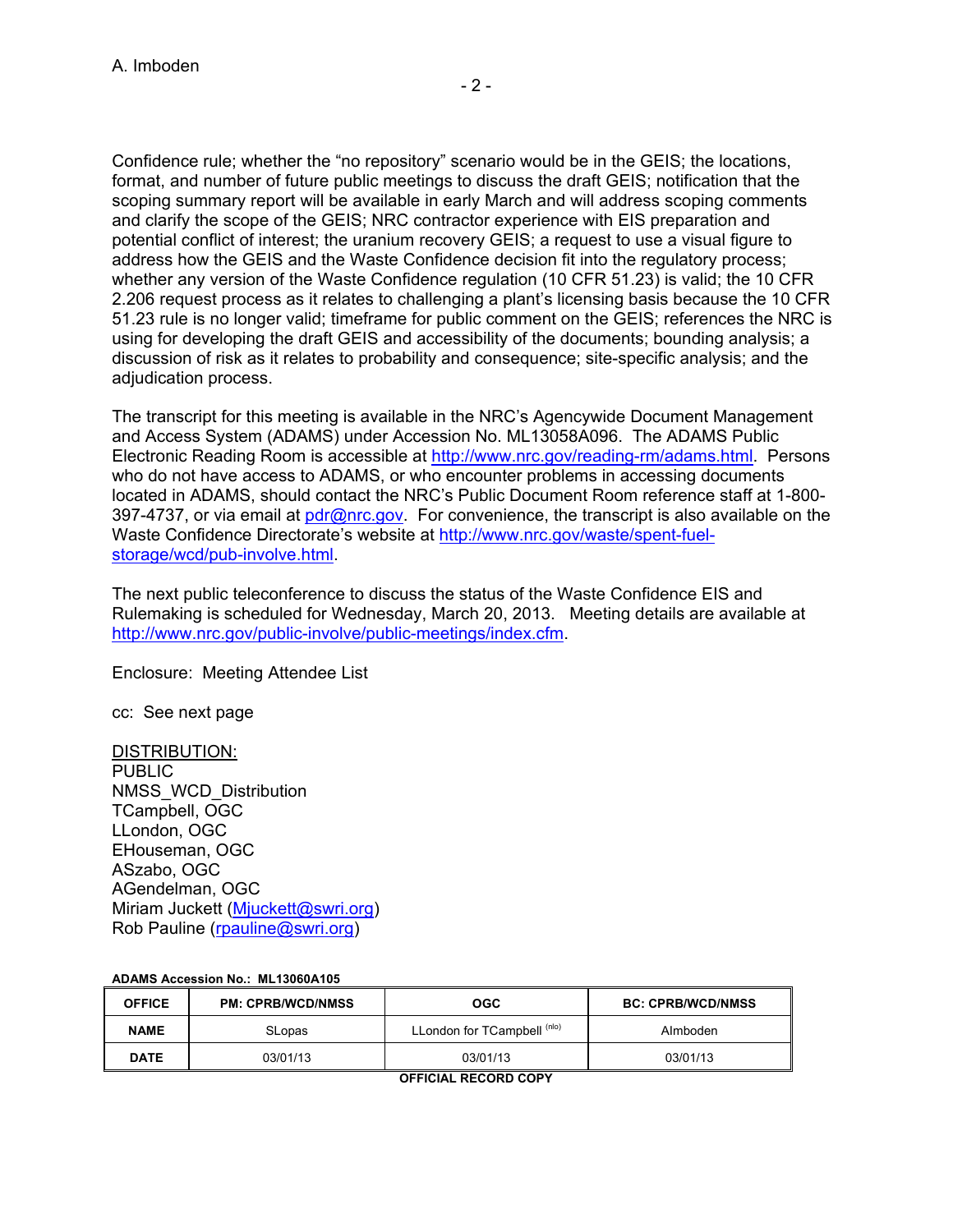## **NRC Teleconference Attendees Status of Waste Confidence EIS and Rulemaking Wednesday, February 20, 2013 1:30 - 2:30 PM EST**

|                | <b>First Name</b> | <b>Last Name</b> | Organization                                   |  |
|----------------|-------------------|------------------|------------------------------------------------|--|
| 1              | John              | Angil            | VT Emergency Management & Homeland Security    |  |
| $\overline{2}$ | Jane              | <b>Beetem</b>    | Missouri Department of Natural Resources       |  |
| 3              | Jerry             | Bonanno          | <b>Nuclear Energy Institute</b>                |  |
| 4              | William           | <b>Boyle</b>     | Department of Energy                           |  |
| 5              | Michael           | <b>Brandon</b>   | <b>DTE Energy</b>                              |  |
| 6              | Daniel            | <b>Breig</b>     | Congressman Nunes Office                       |  |
| $\overline{7}$ | Matthew           | <b>Brock</b>     | <b>Commonwealth of Massachusetts</b>           |  |
| 8              | Andrew            | <b>Burgess</b>   | Ameren Missouri                                |  |
| 9              | Michael           | Callahan         | Governmental Strategies, Inc.                  |  |
| 10             | Chip              | Cameron          | <b>Private Citizen</b>                         |  |
| 11             | Christopher       | Charles          | <b>Nuclear Energy Institute</b>                |  |
| 12             | Tom               | Clements         | <b>Friends of the Earth</b>                    |  |
| 13             | Leslie            | Collins          | <b>Westinghouse Electric Company</b>           |  |
| 14             | Pam               | Cowan            | <b>Exelon Corporation</b>                      |  |
| 15             | Dan               | Cronin           | University of Florida                          |  |
| 16             | Diane             | Curran           | Harman Curran                                  |  |
| 17             | Tom               | Daley            | South Texas Project                            |  |
| 18             | Diane             | D'Arrigo         | Nuclear Information and Resource Service       |  |
| 19             | Pat               | <b>Dostie</b>    | <b>State of Maine</b>                          |  |
| 20             | Ellen             | Ginsberg         | <b>Nuclear Energy Institute</b>                |  |
| 21             | Carlyn            | Greene           | <b>UX Consulting</b>                           |  |
| 22             | Michael           | Griffen          | Maryland Department of Environment             |  |
| 23             | Tim               | Hall             | South Texas Project Nuclear Operating Company  |  |
| 24             | Steven            | Hamrick          | Florida Power & Light Company                  |  |
| 25             | Many              | Hancock          | Southern Alliance for Clean Energy             |  |
| 26             | Christopher       | Hanson           | Department of Energy                           |  |
| 27             | Tony              | Harris           | <b>Stars Alliance</b>                          |  |
| 28             | William           | Hayden           | <b>Environmental Protection Agency</b>         |  |
| 29             | Ace               | Hoffman          | <b>Nuke Free North County</b>                  |  |
| 30             | Annie             | Honrath          | Vermont Attorney General's Office              |  |
| 31             | Eric              | Howes            | Maine Yankee Atomic Power Company              |  |
| 32             | Thomas            | laccarino        | <b>Spectrum Environmental Sciences</b>         |  |
| 33             | Chad              | Jackson          | Neil Gross & Company                           |  |
| 34             | Janet             | Jadlowski        | <b>Private Citizens</b>                        |  |
| 35             | Lisa              | Janair           | <b>Council of State Government</b>             |  |
| 36             | Miriam            | <b>Juckett</b>   | Southwest Research Institute                   |  |
| 37             | Jeff              | Keenan           | <b>Public Service Electric and Gas Company</b> |  |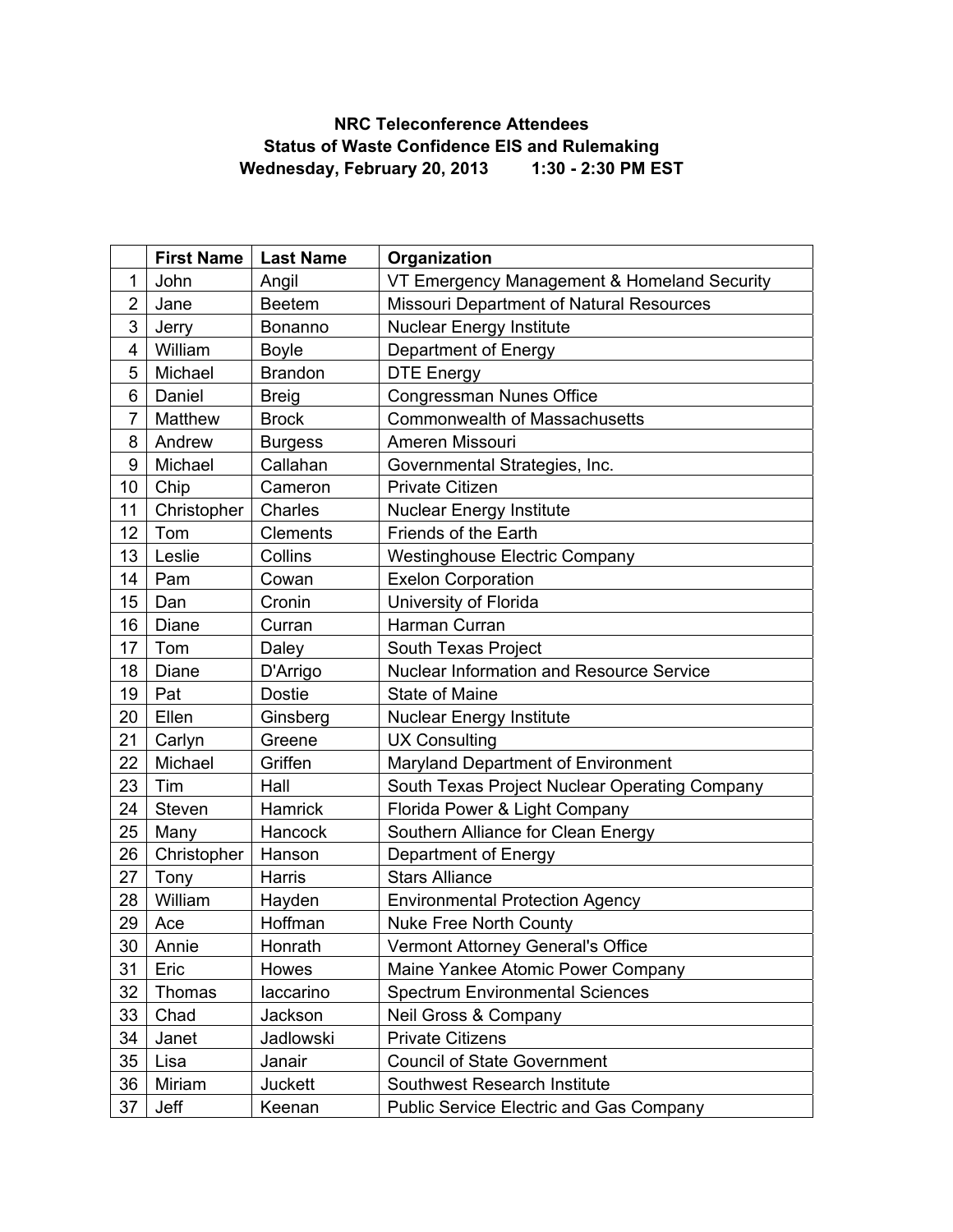|    | <b>First Name</b> | <b>Last Name</b> | Organization                                        |
|----|-------------------|------------------|-----------------------------------------------------|
| 38 | <b>Beverly</b>    | Kerr             | Blue Ridge Environmental Defense League             |
| 39 | John              | Kessler          | <b>Electric Power Research Institute</b>            |
| 40 | Sean              | <b>Kice</b>      | Tennessee Emergency Management Agency               |
| 41 | Phil              | Klevorick        | <b>Clark County Nuclear Waste Division</b>          |
| 42 | Lingard           | Knutson          | <b>Environmental Protection Agency</b>              |
| 43 | Vic               | <b>Macks</b>     | Michigan Stop Nuclear Bombs Campaign                |
| 44 | Phil              | Mahowald         | Prairie Island Indian Community                     |
| 45 | Rod               | McCullum         | <b>Nuclear Energy Institute</b>                     |
| 46 | Michael           | Meyer            | <b>Turner Environmental Law Clinic</b>              |
| 47 | Robert            | Pauline          | Center for Nuclear Waste Regulatory Analyses        |
| 48 | Richard           | Pinney           | State of New Jersey                                 |
| 49 | Oleg              | Povetko          | <b>Environmental Protection Agency</b>              |
| 50 | <b>Brad</b>       | Ramsay           | National Assoc. of Regulatory Utility Commissioners |
| 51 | David             | Robillard        | <b>Public Service Electric and Gas Company</b>      |
| 52 | Anthony           | Roisman          | <b>Private Citizen</b>                              |
| 53 | Susan             | Shapiro          | <b>IPSEC</b>                                        |
| 54 | Margaret          | Sheehan          | <b>Pilgrim Coalition</b>                            |
| 55 | <b>Beverly</b>    | Silverberg       | <b>Private Citizen</b>                              |
| 56 | John              | Sipos            | <b>State of New York</b>                            |
| 57 | Carlos            | Sisco            | Winston & Strawn                                    |
| 58 | Andrew            | Smith            | <b>Private Citizen</b>                              |
| 59 | David             | Snellings        | Arkansas Department of Health                       |
| 60 | Robert            | Snook            | <b>Connecticut Attorney General Office</b>          |
| 61 | Steven            | Sondheim         | The Sierra Club                                     |
| 62 | Laura             | Sorensen         | Safe Carolinas                                      |
| 63 | Ken               | <b>Taplett</b>   | South Texas Project Nuclear Operating Company       |
| 64 | Craig             | <b>Tepper</b>    | Seminole Tribe of Florida                           |
| 65 | <b>Brittany</b>   | <b>Theis</b>     | <b>Whitt Law</b>                                    |
| 66 | Ruth              | Thomas           | Environmentalist Inc.                               |
| 67 | Ellen             | Thomas           | Women's International League for Peace & Freedom    |
| 68 | Alex              | <b>Thrower</b>   | The Nuclear Infrastructure Council                  |
| 69 | Tom               | Tramm            | Certrec                                             |
| 70 | Judy              | <b>Treichel</b>  | Nevada Nuclear Waste Task Force                     |
| 71 | Tony              | Turner           | West Virginia Department of Health & Human Services |
| 72 | Heath             | Waldrop          | <b>Electric Power Research Institute</b>            |
| 73 | <b>Barbara</b>    | Warren           | <b>Citizens Environmental Coalition</b>             |
| 74 | Michael           | Wegner           | Kansas Corp of Emission                             |
| 75 | Randal            | Westmoreland     | <b>DTE Energy</b>                                   |
| 76 | Heather           | Westra           | Prairie Island Indian Community                     |
| 77 | Greg              | White            | Michigan Public Service Commission                  |
| 78 | Jim               | Williams         | Western Interstate Energy Board                     |
| 79 | Joseph            | Wojcicki         | <b>By-Pass International</b>                        |